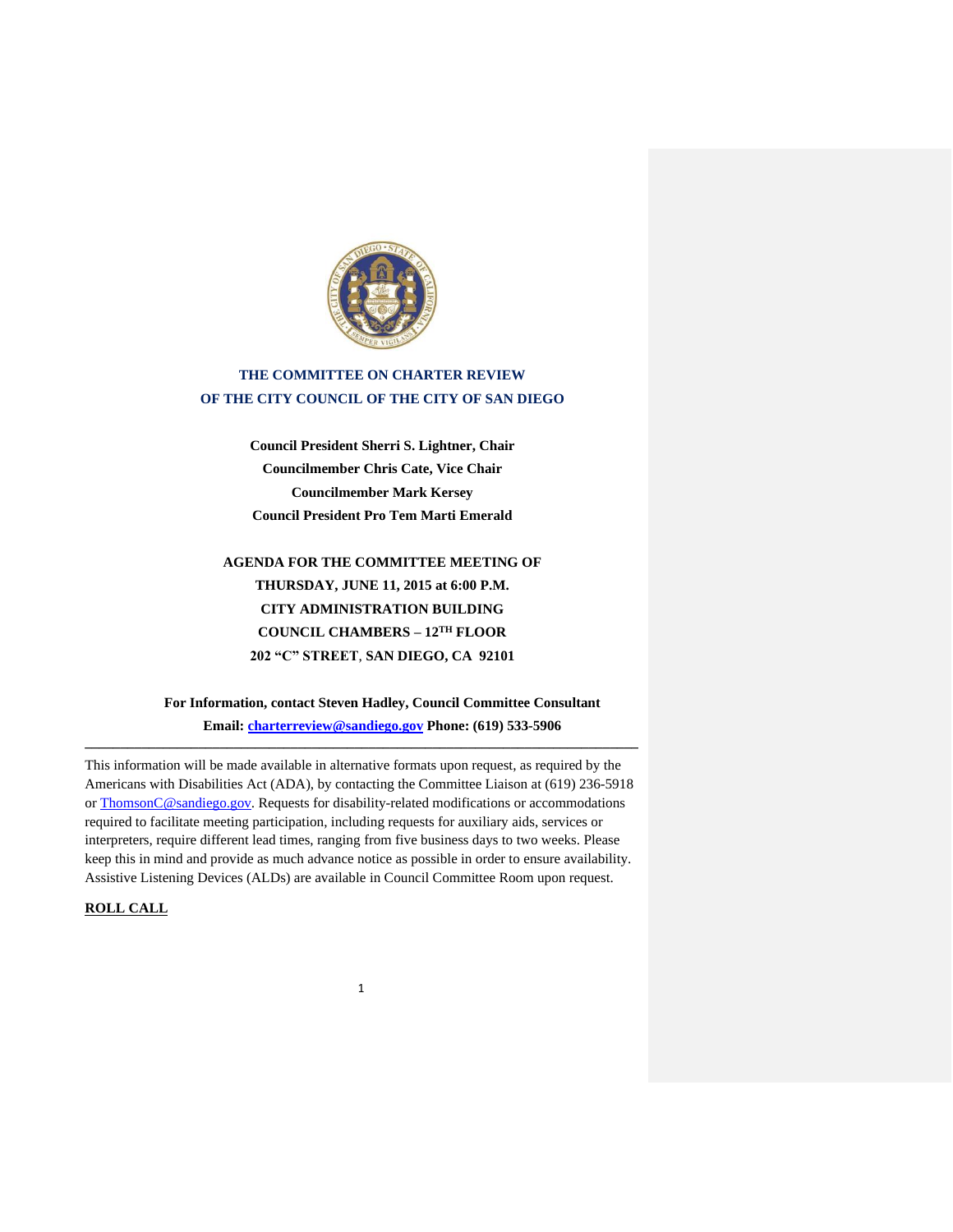## **APPROVAL OF COMMITTEE ACTIONS**

The Committee Record of Actions of the following meetings will be approved by Unanimous Consent unless pulled for discussion:

**May 14, 2015**

**NON-AGENDA PUBLIC COMMENT** This portion of the agenda provides an opportunity for members of the public to address the Committee on items of interest within the jurisdiction of the Committee. (Comments relating to items on today's docket are to be taken at the time the item is heard.) Per Section 22.0101, Rule 2.6.2, of the San Diego Municipal Code, comments are limited to two (2) minutes and are non-debatable. To exercise this right, members of the public must submit a Public Comment Request form prior to the meeting. At the conclusion of the comment, the Committee Chair has the discretion to determine appropriate disposition of the matter. Pursuant to open meeting laws, no discussion or action, other than a referral, shall be taken by the Committee on any issue brought forth under Non-Agenda Public Comment.

## **COMMITTEE MEMBERS, MAYOR, INDEPENDENT BUDGET ANALYST, CITY ATTORNEY, CITY CLERK, DIRECTOR OF LEGISLATIVE AFFAIRS COMMENT**

## **REQUESTS FOR CONTINUANCE**

| <b>DISCUSSION AGENDA:</b> |                                                                                                                                                                                                                                                                                                                                                                         |  | <b>Deleted: INFORMATION AGENDA¶</b>                                                                     |
|---------------------------|-------------------------------------------------------------------------------------------------------------------------------------------------------------------------------------------------------------------------------------------------------------------------------------------------------------------------------------------------------------------------|--|---------------------------------------------------------------------------------------------------------|
|                           | Current Charter language considered or referenced in the following items can be<br>found in the CITY CHARTER.                                                                                                                                                                                                                                                           |  | Deleted: AGENDA:                                                                                        |
| ITEM-1:                   | Consideration of a recommendation to include a prohibition on regressive taxes in<br>the City Charter. (Click here to read Derek Hoffman's January 15, 2015, email.)                                                                                                                                                                                                    |  | Deleted:                                                                                                |
| ITEM-2:                   | § 39.2 Consideration of a recommendation to clarify the Auditor's authority to<br>include income and expenditures of external entities that are required to remit<br>funds to the City through mechanisms such as the Transient Occupancy Tax,<br>franchise fees and leases. (Click here to read the San Diego and Imperial Labor<br>Council's February 9, 2015 letter. |  | Formatted: Indent: Left: 0", Hanging: 1"<br>Deleted:<br>Deleted:<br>Deleted:<br>Deleted:,<br>Deleted: f |
| ITEM-3:                   | § 55 Educational use of park land.<br>Consideration of a recommendation to allow educational organizations to<br>1.<br>lease/build facilities on public park land, specifically, Balboa Park.<br>(Click here to read New Museum School's January 26, 2015, letter.)                                                                                                     |  | Deleted: ¶<br><b>Deleted:</b> 55 Educational<br>Deleted:                                                |

2